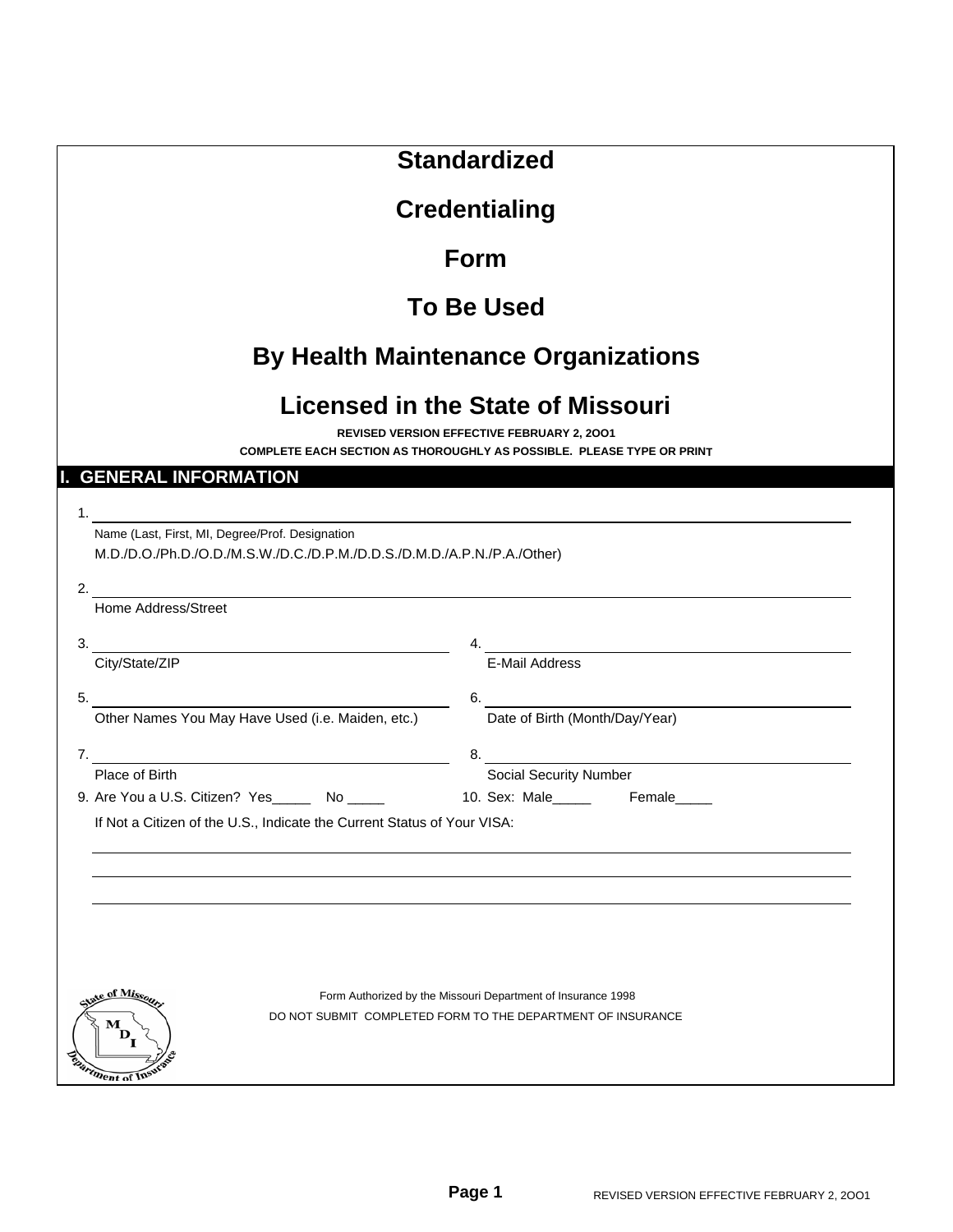|                                                                                                                                                                                         | Primary Care: Specialty: Specialty:                                                                                                                                                                                                       |        |                                                 | From:                                                                                                                                                                                                                                               |        |        |        |
|-----------------------------------------------------------------------------------------------------------------------------------------------------------------------------------------|-------------------------------------------------------------------------------------------------------------------------------------------------------------------------------------------------------------------------------------------|--------|-------------------------------------------------|-----------------------------------------------------------------------------------------------------------------------------------------------------------------------------------------------------------------------------------------------------|--------|--------|--------|
| <b>PRIMARY OFFICE</b>                                                                                                                                                                   | ADDRESS/STREET/BUILDING/SUITE                                                                                                                                                                                                             |        |                                                 | (month/year)                                                                                                                                                                                                                                        |        |        |        |
| City/State/ZIP                                                                                                                                                                          |                                                                                                                                                                                                                                           |        |                                                 |                                                                                                                                                                                                                                                     |        |        |        |
|                                                                                                                                                                                         | Tax ID # Owner/Corporate Name as Appears on SS4 or W-9 Form (or Full Legal Name)                                                                                                                                                          |        |                                                 |                                                                                                                                                                                                                                                     |        |        |        |
|                                                                                                                                                                                         | Business Name or Name By Which the Provider Group is Generally Known                                                                                                                                                                      |        |                                                 |                                                                                                                                                                                                                                                     |        |        |        |
| <b>Office Phone Number</b>                                                                                                                                                              |                                                                                                                                                                                                                                           |        | 7.                                              | After Hours/Emergency Number or Procedure                                                                                                                                                                                                           |        |        |        |
|                                                                                                                                                                                         |                                                                                                                                                                                                                                           |        | 9.                                              |                                                                                                                                                                                                                                                     |        |        |        |
| Office Fax Number                                                                                                                                                                       |                                                                                                                                                                                                                                           |        | 11.                                             | Office E-Mail Address                                                                                                                                                                                                                               |        |        |        |
| <b>Office Manager</b>                                                                                                                                                                   |                                                                                                                                                                                                                                           |        |                                                 | Federal Tax ID#                                                                                                                                                                                                                                     |        |        |        |
|                                                                                                                                                                                         | BILLING ADDRESS/STREET (If Different From Above)                                                                                                                                                                                          |        |                                                 |                                                                                                                                                                                                                                                     |        |        |        |
| Billing City/State/ZIP                                                                                                                                                                  |                                                                                                                                                                                                                                           |        |                                                 |                                                                                                                                                                                                                                                     |        |        |        |
| 14. List Routine Office Hours:                                                                                                                                                          |                                                                                                                                                                                                                                           |        |                                                 |                                                                                                                                                                                                                                                     |        |        |        |
| Monday                                                                                                                                                                                  | Tuesday                                                                                                                                                                                                                                   |        | Wednesday                                       | Thursday                                                                                                                                                                                                                                            | Friday |        |        |
|                                                                                                                                                                                         |                                                                                                                                                                                                                                           |        |                                                 |                                                                                                                                                                                                                                                     |        |        |        |
| 15. Evening Hours: Yes_<br>Monday                                                                                                                                                       | No control to the North State of the North State of the North State of the North State of the North State of the North State of the North State of the North State of the North State of the North State of the North State of<br>Tuesday |        | If Yes, List Hours After 5:00 P.M.<br>Wednesday | Thursday                                                                                                                                                                                                                                            | Friday |        |        |
|                                                                                                                                                                                         |                                                                                                                                                                                                                                           |        |                                                 |                                                                                                                                                                                                                                                     |        |        |        |
| 16. Weekend Hours: Yes_                                                                                                                                                                 | No                                                                                                                                                                                                                                        |        | 17(a) Lab Service in Your Office:               |                                                                                                                                                                                                                                                     |        |        |        |
| Saturday                                                                                                                                                                                | Sunday                                                                                                                                                                                                                                    |        | Yes                                             | No                                                                                                                                                                                                                                                  |        |        |        |
|                                                                                                                                                                                         |                                                                                                                                                                                                                                           |        |                                                 |                                                                                                                                                                                                                                                     |        |        |        |
|                                                                                                                                                                                         |                                                                                                                                                                                                                                           |        | 17(b)                                           | If Yes, specify Waived, Physician Performed Microscopy,                                                                                                                                                                                             |        |        |        |
|                                                                                                                                                                                         |                                                                                                                                                                                                                                           |        |                                                 | Moderately Complex, Highly Complex                                                                                                                                                                                                                  |        |        |        |
|                                                                                                                                                                                         | 18. Please check all of the following that you perform IN THIS OFFICE:                                                                                                                                                                    |        |                                                 |                                                                                                                                                                                                                                                     |        |        |        |
|                                                                                                                                                                                         |                                                                                                                                                                                                                                           |        |                                                 | EKG _____ Office gynecology (Routine Pelvic/PAP) _____ Drawing Blood _____ Age appropriate immunizations _____                                                                                                                                      |        |        |        |
|                                                                                                                                                                                         |                                                                                                                                                                                                                                           |        |                                                 | X-Rays ______ Minor Surgery _______ Tympanometry/audiometry screening ________ Flexible sigmoidoscopy _____<br>Laceration Repair ______ Pulmonary Function Studies _______ Asthma Treatment ______ Allergy Skin Testing _____                       |        |        |        |
|                                                                                                                                                                                         |                                                                                                                                                                                                                                           |        |                                                 |                                                                                                                                                                                                                                                     |        |        |        |
|                                                                                                                                                                                         |                                                                                                                                                                                                                                           |        |                                                 | (b) Are Interpreters Available? Yes No                                                                                                                                                                                                              |        |        |        |
|                                                                                                                                                                                         |                                                                                                                                                                                                                                           |        | Staff                                           |                                                                                                                                                                                                                                                     |        |        |        |
| 19. (a) Languages Spoken (other than English):<br><b>Health Care Provider</b><br>20. Does Your Office:                                                                                  | (CIRCLE ONE)                                                                                                                                                                                                                              |        |                                                 |                                                                                                                                                                                                                                                     |        |        |        |
| (a) Have 24-Hr. Phone Coverage Service?<br>(c) Have Capability for Electronic Billing?                                                                                                  |                                                                                                                                                                                                                                           | Y<br>Y | N<br>N                                          | (b) Qualify as a Minority Business Enterprise?<br>(d) Provide Child Care Services?                                                                                                                                                                  |        | Y<br>Υ | N<br>N |
| (e) Meet ADA Accessibility Standards?                                                                                                                                                   |                                                                                                                                                                                                                                           | Y      | N                                               | (f) Have Public Transportation Accessibility?                                                                                                                                                                                                       |        | Y      | N      |
|                                                                                                                                                                                         | (g) Collaborate With an Advanced Nurse Practitioner or Physician Assistant (P.A.)?                                                                                                                                                        |        |                                                 |                                                                                                                                                                                                                                                     |        | Y      | N      |
|                                                                                                                                                                                         | Solo<br>Single Specialty Group                                                                                                                                                                                                            |        | <b>Multispecialty Group</b>                     | If Yes, Provide a Copy of Appropriate Collaborative Practice or P.A. Agreement(s) & the Name(s) of the Individual(s).<br>Other<br>If Group Practice, Attach a List of Other Members of Your Practice, Their Specialties, and Coverage Arrangements. |        |        |        |
|                                                                                                                                                                                         | (CIRCLE ONE)                                                                                                                                                                                                                              |        |                                                 |                                                                                                                                                                                                                                                     |        |        |        |
|                                                                                                                                                                                         |                                                                                                                                                                                                                                           | Y      | N                                               | (b) Accept New Patients By Physician Referral Only?                                                                                                                                                                                                 |        | Y      | N      |
|                                                                                                                                                                                         |                                                                                                                                                                                                                                           | Y<br>Y | N<br>N                                          | (d) Accept Medicare Assignment?<br>(f) Accept Medicaid Assignment?                                                                                                                                                                                  |        | Y<br>Υ | N<br>N |
|                                                                                                                                                                                         |                                                                                                                                                                                                                                           |        |                                                 |                                                                                                                                                                                                                                                     |        |        |        |
| (h) Type of Practice:<br>21. Do You Currently:<br>(a) Accept New Patients Into Practice?<br>(c) Have Medicare Certification?<br>(e) Provide Inpatient Care?<br>re <u>of Missou</u><br>м |                                                                                                                                                                                                                                           |        |                                                 |                                                                                                                                                                                                                                                     |        |        |        |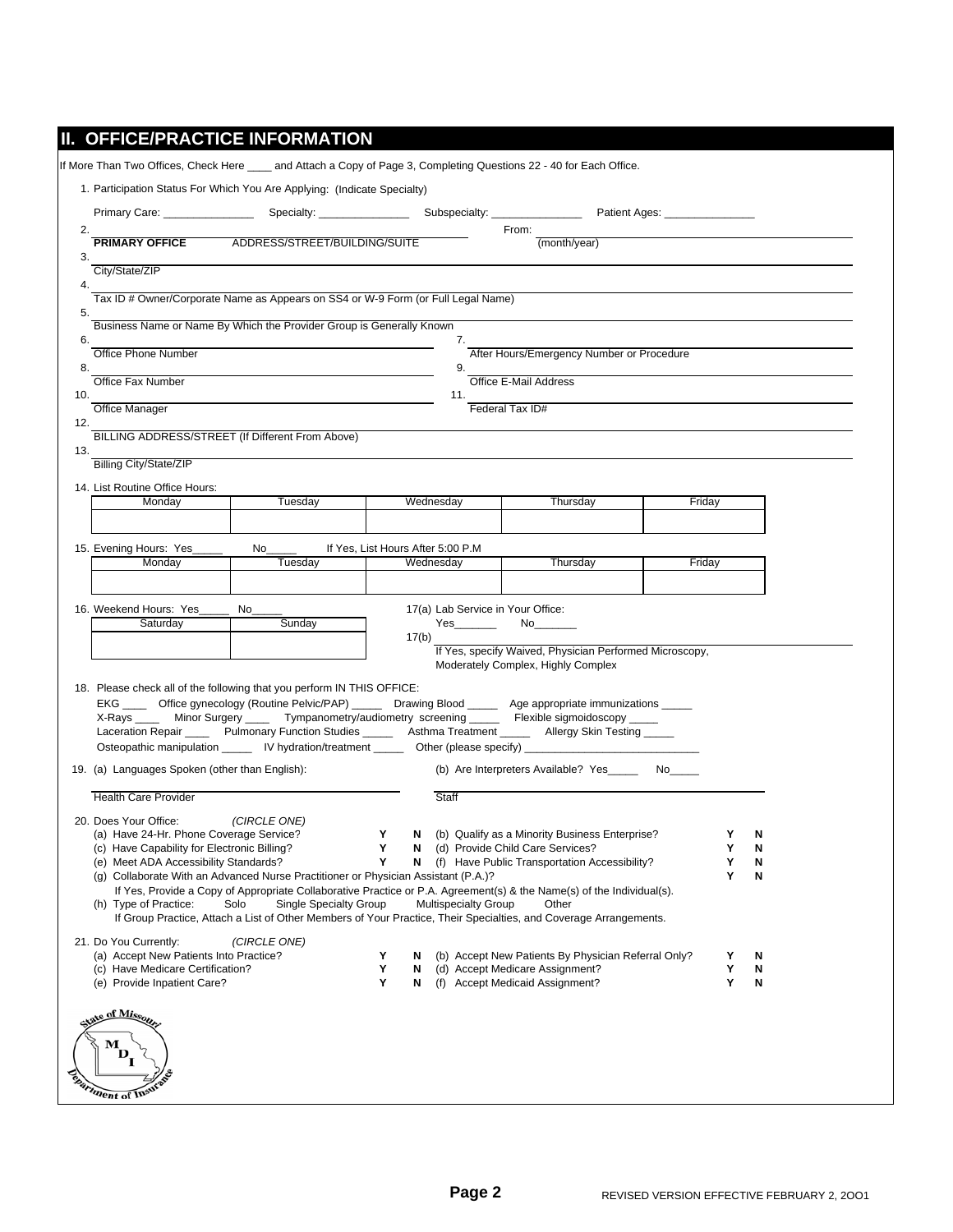## **II. OFFICE/PRACTICE INFORMATION (cont'd)**

Attach Additional Copies As Necessary.

| <b>SECONDARY OFFICE</b>                                                                 |                                                                                    |        | ADDRESS/STREET/BUILDING/SUITE      |                                                                                                                                                                                                   |        |        |        |  |
|-----------------------------------------------------------------------------------------|------------------------------------------------------------------------------------|--------|------------------------------------|---------------------------------------------------------------------------------------------------------------------------------------------------------------------------------------------------|--------|--------|--------|--|
| 23.                                                                                     |                                                                                    |        |                                    |                                                                                                                                                                                                   |        |        |        |  |
| City/State/ZIP                                                                          |                                                                                    |        |                                    |                                                                                                                                                                                                   |        |        |        |  |
| 24.<br>Tax ID # Owner/Corporate Name as Appears on SS4 or W-9 Form (or Full Legal Name) |                                                                                    |        |                                    |                                                                                                                                                                                                   |        |        |        |  |
| 25.                                                                                     |                                                                                    |        |                                    |                                                                                                                                                                                                   |        |        |        |  |
| Business Name or Name By Which the Provider Group is Generally Known<br>26.             |                                                                                    |        | 27.                                |                                                                                                                                                                                                   |        |        |        |  |
| Office Phone Number                                                                     |                                                                                    |        |                                    | After Hours/Emergency Number or Procedure                                                                                                                                                         |        |        |        |  |
| 28.<br>Office Fax Number                                                                |                                                                                    |        | 29.                                | Office E-Mail Address                                                                                                                                                                             |        |        |        |  |
| 30.                                                                                     |                                                                                    |        | 31.                                |                                                                                                                                                                                                   |        |        |        |  |
| <b>Office Manager</b>                                                                   |                                                                                    |        |                                    | Federal Tax ID#                                                                                                                                                                                   |        |        |        |  |
| 32.<br>BILLING ADDRESS/STREET (If Different From Above)                                 |                                                                                    |        |                                    |                                                                                                                                                                                                   |        |        |        |  |
| 33.                                                                                     |                                                                                    |        |                                    |                                                                                                                                                                                                   |        |        |        |  |
| <b>Billing City/State/ZIP</b>                                                           |                                                                                    |        |                                    |                                                                                                                                                                                                   |        |        |        |  |
| 34. List Routine Office Hours:                                                          |                                                                                    |        |                                    |                                                                                                                                                                                                   |        |        |        |  |
| Monday                                                                                  | Tuesday                                                                            |        | Wednesday                          | Thursday                                                                                                                                                                                          | Friday |        |        |  |
|                                                                                         |                                                                                    |        |                                    |                                                                                                                                                                                                   |        |        |        |  |
| 35. Evening Hours: Yes                                                                  | No                                                                                 |        | If Yes, List Hours After 5:00 P.M  |                                                                                                                                                                                                   |        |        |        |  |
| Monday                                                                                  | Tuesday                                                                            |        | Wednesday                          | Thursday                                                                                                                                                                                          | Friday |        |        |  |
|                                                                                         |                                                                                    |        |                                    |                                                                                                                                                                                                   |        |        |        |  |
| 36. Weekend Hours: Yes                                                                  | No                                                                                 |        | 37.(a) Lab Service in Your Office: |                                                                                                                                                                                                   |        |        |        |  |
| Saturday                                                                                | Sunday                                                                             |        | Yes                                | No                                                                                                                                                                                                |        |        |        |  |
|                                                                                         |                                                                                    |        |                                    |                                                                                                                                                                                                   |        |        |        |  |
|                                                                                         |                                                                                    |        | 37.(b)                             |                                                                                                                                                                                                   |        |        |        |  |
|                                                                                         |                                                                                    |        |                                    | If Yes, specify Waived, Physician Performed Microscopy,<br>Moderately Complex, Highly Complex                                                                                                     |        |        |        |  |
|                                                                                         |                                                                                    |        |                                    |                                                                                                                                                                                                   |        |        |        |  |
| 38. Please check all of the following that you perform IN THIS OFFICE:                  |                                                                                    |        |                                    | EKG _____ Office gynecology (Routine Pelvic/PAP) _____ Drawing Blood _____ Age appropriate immunizations _____                                                                                    |        |        |        |  |
| X-Rays ____                                                                             |                                                                                    |        |                                    | Minor Surgery ______ Tympanometry/audiometry screening _______ Flexible sigmoidoscopy _____                                                                                                       |        |        |        |  |
|                                                                                         |                                                                                    |        |                                    | Laceration Repair ______ Pulmonary Function Studies _______ Asthma Treatment ______ Allergy Skin Testing _____                                                                                    |        |        |        |  |
|                                                                                         |                                                                                    |        |                                    | Osteopathic manipulation ______ IV hydration/treatment _____ Other (please specify) __________________________                                                                                    |        |        |        |  |
| 39. (a) Languages Spoken (other than English):                                          |                                                                                    |        |                                    | (b) Are Interpreters Available? Yes ________ No______                                                                                                                                             |        |        |        |  |
| <b>Health Care Provider</b>                                                             |                                                                                    |        | Staff                              |                                                                                                                                                                                                   |        |        |        |  |
| 40. Does Your Office:                                                                   | (CIRCLE ONE)                                                                       |        |                                    |                                                                                                                                                                                                   |        |        |        |  |
| (a) Have 24-Hr. Phone Coverage Service?                                                 |                                                                                    | Y      | N                                  | (b) Qualify as a Minority Business Enterprise?                                                                                                                                                    |        | Y      | N      |  |
| (c) Have Capability for Electronic Billing?<br>(e) Meet ADA Accessibility Standards?    |                                                                                    | Y<br>Y | N<br>N                             | (d) Provide Child Care Services?<br>(f) Have Public Transportation Accessibility?                                                                                                                 |        | Y<br>Y | N<br>N |  |
|                                                                                         | (g) Collaborate With an Advanced Nurse Practitioner or Physician Assistant (P.A.)? |        |                                    |                                                                                                                                                                                                   |        | Y      | N      |  |
|                                                                                         |                                                                                    |        |                                    | If Yes, Provide a Copy of Appropriate Collaborative Practice or P.A. Agreement(s) & the Name(s) of the Individual(s).                                                                             |        |        |        |  |
|                                                                                         |                                                                                    |        |                                    | (h) Type of Practice: Solo Single Specialty Group Multispecialty Group Other<br>If Group Practice, Attach a List of Other Members of Your Practice, Their Specialties, and Coverage Arrangements. |        |        |        |  |
| 41. Do You Currently:                                                                   | (CIRCLE ONE)                                                                       |        |                                    |                                                                                                                                                                                                   |        |        |        |  |
| (a) Accept New Patients Into Practice?                                                  |                                                                                    | Y      | N                                  | (b) Accept New Patients By Physician Referral Only?                                                                                                                                               |        | Y      | N      |  |
| (c) Have Medicare Certification?                                                        |                                                                                    | Y      | N                                  | (d) Accept Medicare Assignment?                                                                                                                                                                   |        | Υ      | N      |  |
| (e) Provide Inpatient Care?                                                             |                                                                                    | Y      | N                                  | (f) Accept Medicaid Assignment?                                                                                                                                                                   |        | Y      | N      |  |
| state of Missour                                                                        |                                                                                    |        |                                    |                                                                                                                                                                                                   |        |        |        |  |
| м                                                                                       |                                                                                    |        |                                    |                                                                                                                                                                                                   |        |        |        |  |
| D                                                                                       |                                                                                    |        |                                    |                                                                                                                                                                                                   |        |        |        |  |
| Penartment of Insur                                                                     |                                                                                    |        |                                    |                                                                                                                                                                                                   |        |        |        |  |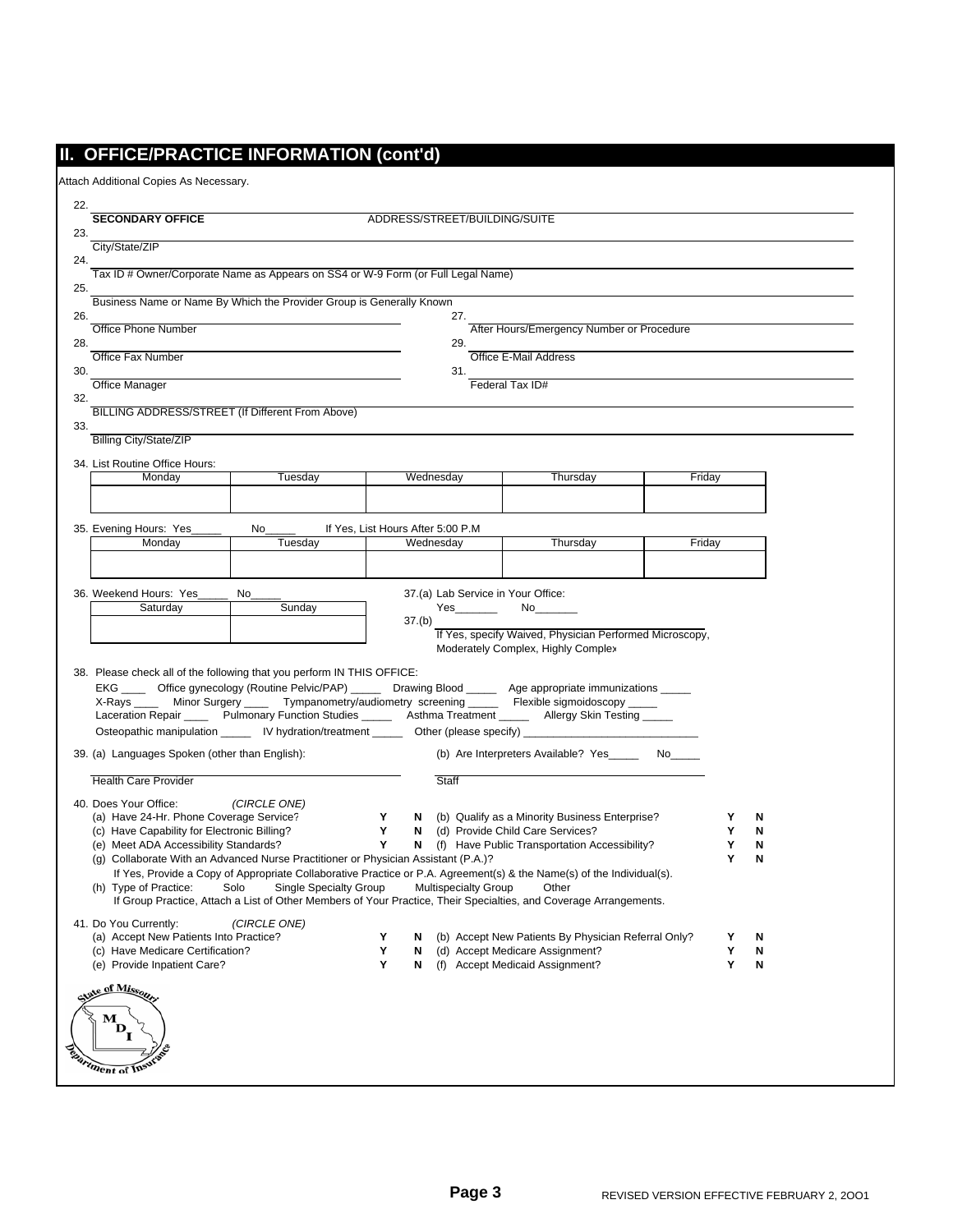|    | III A. PROFESSIONAL EDUCATION                                                                                                                                                                                                                                                                                          |                                                             |  |
|----|------------------------------------------------------------------------------------------------------------------------------------------------------------------------------------------------------------------------------------------------------------------------------------------------------------------------|-------------------------------------------------------------|--|
|    | List All Medical Schools/Institutions Attended.                                                                                                                                                                                                                                                                        |                                                             |  |
|    | Please Explain Any 30 Day or Greater Gap In Your Training. Attach Additional Sheets if Necessary.                                                                                                                                                                                                                      |                                                             |  |
| 1. | and the control of the control of the control of the control of the control of the control of the control of the                                                                                                                                                                                                       |                                                             |  |
|    | Medical/Professional School Name                                                                                                                                                                                                                                                                                       |                                                             |  |
| 2. | <u> 1989 - Johann Stoff, deutscher Stoff, der Stoff, der Stoff, der Stoff, der Stoff, der Stoff, der Stoff, der S</u>                                                                                                                                                                                                  |                                                             |  |
|    | Address/Street                                                                                                                                                                                                                                                                                                         |                                                             |  |
| 3. |                                                                                                                                                                                                                                                                                                                        |                                                             |  |
|    | City/State/Zip/Country                                                                                                                                                                                                                                                                                                 |                                                             |  |
|    | 4. From:<br>To:                                                                                                                                                                                                                                                                                                        | 5.<br><u> 1980 - Johann Stein, fransk politik (d. 1980)</u> |  |
|    | Dates Attended (month/year)                                                                                                                                                                                                                                                                                            | Degree(s) Awarded                                           |  |
|    | 6. If You Are a Graduate of a Foreign Medical School, Are You Certified by the Education Council for Foreign<br>Medical Graduates (ECFMG)? If Yes, Please Enclose a Copy of Your Certificate With This Application.                                                                                                    |                                                             |  |
|    | Yes<br>No                                                                                                                                                                                                                                                                                                              |                                                             |  |
|    |                                                                                                                                                                                                                                                                                                                        |                                                             |  |
|    | III B. POSTGRADUATE TRAINING: INTERNSHIP                                                                                                                                                                                                                                                                               |                                                             |  |
| 1. |                                                                                                                                                                                                                                                                                                                        |                                                             |  |
|    | <b>Institution Name</b>                                                                                                                                                                                                                                                                                                |                                                             |  |
| 2. | Address/Street                                                                                                                                                                                                                                                                                                         |                                                             |  |
| 3. |                                                                                                                                                                                                                                                                                                                        |                                                             |  |
|    | City/State/Zip                                                                                                                                                                                                                                                                                                         |                                                             |  |
|    | 4. From:<br>To:                                                                                                                                                                                                                                                                                                        | 5.                                                          |  |
|    | Dates Attended (month/year)                                                                                                                                                                                                                                                                                            | Department Chair/Program Director                           |  |
| 6. |                                                                                                                                                                                                                                                                                                                        |                                                             |  |
|    | Type of Internship (Rotating/Straight) - If Straight, Please List Specialty.                                                                                                                                                                                                                                           |                                                             |  |
|    | III C. POSTGRADUATE TRAINING: FIRST RESIDENCY                                                                                                                                                                                                                                                                          |                                                             |  |
| 1. |                                                                                                                                                                                                                                                                                                                        |                                                             |  |
|    | <b>Institution Name</b>                                                                                                                                                                                                                                                                                                |                                                             |  |
|    | 2. $\frac{1}{2}$ $\frac{1}{2}$ $\frac{1}{2}$ $\frac{1}{2}$ $\frac{1}{2}$ $\frac{1}{2}$ $\frac{1}{2}$ $\frac{1}{2}$ $\frac{1}{2}$ $\frac{1}{2}$ $\frac{1}{2}$ $\frac{1}{2}$ $\frac{1}{2}$ $\frac{1}{2}$ $\frac{1}{2}$ $\frac{1}{2}$ $\frac{1}{2}$ $\frac{1}{2}$ $\frac{1}{2}$ $\frac{1}{2}$ $\frac{1}{2}$ $\frac{1}{2}$ |                                                             |  |
|    | Address/Street                                                                                                                                                                                                                                                                                                         |                                                             |  |
| 3. |                                                                                                                                                                                                                                                                                                                        |                                                             |  |
|    | City/State/Zip                                                                                                                                                                                                                                                                                                         |                                                             |  |
|    | 4. From:<br>To:                                                                                                                                                                                                                                                                                                        | 5.                                                          |  |
|    | Dates Attended (month/year)                                                                                                                                                                                                                                                                                            | Department Chair/Program Director                           |  |
| 6. | <u> 1989 - John Stein, Amerikaansk politiker (</u><br>Type of Residency                                                                                                                                                                                                                                                |                                                             |  |
|    |                                                                                                                                                                                                                                                                                                                        |                                                             |  |
|    | III D. POSTGRADUATE TRAINING: SECOND RESIDENCY or FELLOWSHIP                                                                                                                                                                                                                                                           |                                                             |  |
| 1. |                                                                                                                                                                                                                                                                                                                        |                                                             |  |
|    | <b>Institution Name</b>                                                                                                                                                                                                                                                                                                |                                                             |  |
| 2. |                                                                                                                                                                                                                                                                                                                        |                                                             |  |
|    | Address/Street                                                                                                                                                                                                                                                                                                         |                                                             |  |
| 3. | City/State/Zip                                                                                                                                                                                                                                                                                                         |                                                             |  |
|    | 4. From:<br>To:                                                                                                                                                                                                                                                                                                        | 5.                                                          |  |
|    | Dates Attended (month/year)                                                                                                                                                                                                                                                                                            | Department Chair/Program Director                           |  |
| 6. |                                                                                                                                                                                                                                                                                                                        |                                                             |  |
|    | Type of Residency/Fellowship                                                                                                                                                                                                                                                                                           |                                                             |  |
|    | vate of Missou                                                                                                                                                                                                                                                                                                         |                                                             |  |
|    |                                                                                                                                                                                                                                                                                                                        |                                                             |  |
|    | м<br>D                                                                                                                                                                                                                                                                                                                 |                                                             |  |
|    |                                                                                                                                                                                                                                                                                                                        |                                                             |  |
|    | ment of Insu                                                                                                                                                                                                                                                                                                           |                                                             |  |
|    |                                                                                                                                                                                                                                                                                                                        |                                                             |  |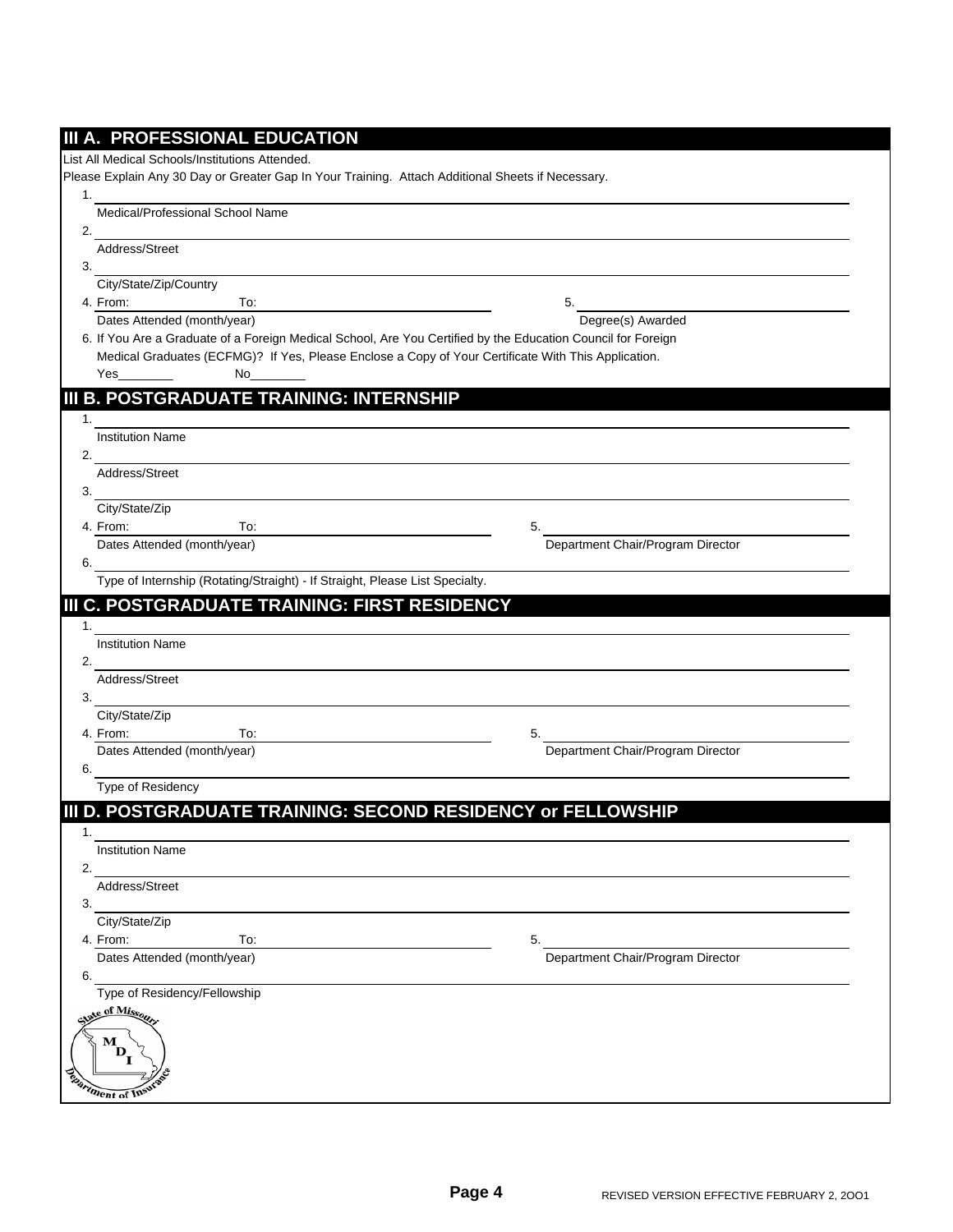| <b>Institution Name</b>                                                                                                                                                                                                                                                     |                           |                               |                                           |                   |                                       |  |
|-----------------------------------------------------------------------------------------------------------------------------------------------------------------------------------------------------------------------------------------------------------------------------|---------------------------|-------------------------------|-------------------------------------------|-------------------|---------------------------------------|--|
| Address/Street                                                                                                                                                                                                                                                              |                           |                               |                                           |                   |                                       |  |
|                                                                                                                                                                                                                                                                             |                           |                               |                                           |                   |                                       |  |
| City/State/Zip<br>4. From:<br>To:                                                                                                                                                                                                                                           |                           |                               | 5.                                        |                   |                                       |  |
| Dates Attended (month/year)                                                                                                                                                                                                                                                 |                           |                               | Department Chair/Program Director         |                   |                                       |  |
|                                                                                                                                                                                                                                                                             |                           |                               |                                           |                   |                                       |  |
| Type of Fellowship/Other Explanation<br>IV A. HOSPITAL AFFILIATIONS: PRIMARY                                                                                                                                                                                                |                           |                               |                                           |                   |                                       |  |
|                                                                                                                                                                                                                                                                             |                           |                               |                                           |                   |                                       |  |
| <b>CURRENT PRIMARY HOSPITAL NAME</b>                                                                                                                                                                                                                                        |                           |                               |                                           |                   |                                       |  |
| Address/Street                                                                                                                                                                                                                                                              |                           |                               |                                           |                   |                                       |  |
| City/State/Zip                                                                                                                                                                                                                                                              |                           |                               |                                           |                   |                                       |  |
| <b>Status of Privileges</b>                                                                                                                                                                                                                                                 | (INDICATE BY USING KEY)   |                               | 5. From:<br>Dates Affiliated (month/year) | To:               |                                       |  |
| <b>Status of Privileges Key</b>                                                                                                                                                                                                                                             |                           |                               |                                           |                   |                                       |  |
| 1 Active                                                                                                                                                                                                                                                                    | 4 Associate               | 7 Courtesy                    | 10 Senior Staff                           | 13                | Consulting                            |  |
| 2 Courtesy Provisional Staff<br>3 Active Provisional Staff                                                                                                                                                                                                                  | 5 Visiting<br>6 Temporary | 8 Admitting<br>9 CO-Admitting | 11 Provisional<br>12 Suspended            | 14                | Pending<br>15 Other:                  |  |
| If CO-Admitting Status, List Other Admitting Physician(s)                                                                                                                                                                                                                   |                           |                               |                                           |                   |                                       |  |
| 6. Any Past or Present Restriction of Privileges? Yes_______ No___                                                                                                                                                                                                          |                           |                               |                                           | (IF YES, EXPLAIN) |                                       |  |
|                                                                                                                                                                                                                                                                             |                           |                               |                                           |                   | Attach Additional Pages If Necessary. |  |
|                                                                                                                                                                                                                                                                             |                           |                               |                                           |                   |                                       |  |
|                                                                                                                                                                                                                                                                             |                           |                               |                                           |                   |                                       |  |
|                                                                                                                                                                                                                                                                             |                           |                               | 5a. From:                                 |                   | To:                                   |  |
|                                                                                                                                                                                                                                                                             | (INDICATE BY USING KEY)   |                               |                                           |                   | Dates Affiliated (month/year)         |  |
| IV B. HOSPITAL AFFILIATIONS: OTHER<br>List All Other Hospitals At Which You Have Or Have Had Privileges.<br><b>HOSPITAL NAME</b><br>Address/Street<br>City/State/Zip<br><b>Status of Privileges</b><br>If CO-Admitting Status, List Other Admitting Physician(s) __________ |                           |                               |                                           |                   |                                       |  |
|                                                                                                                                                                                                                                                                             |                           |                               |                                           | (IF YES, EXPLAIN) |                                       |  |
| 6a. Any Past or Present Restriction of Privileges? Yes_______ No______                                                                                                                                                                                                      |                           |                               |                                           |                   |                                       |  |
|                                                                                                                                                                                                                                                                             |                           |                               |                                           |                   |                                       |  |
| <b>HOSPITAL NAME</b><br>Address/Street                                                                                                                                                                                                                                      |                           |                               |                                           |                   |                                       |  |
|                                                                                                                                                                                                                                                                             |                           |                               |                                           |                   |                                       |  |
| City/State/Zip                                                                                                                                                                                                                                                              |                           |                               |                                           |                   |                                       |  |
|                                                                                                                                                                                                                                                                             |                           |                               | 5b. From:                                 |                   | To:                                   |  |
| <b>Status of Privileges</b><br>If CO-Admitting Status, List Other Admitting Physician(s)_                                                                                                                                                                                   | (INDICATE BY USING KEY)   |                               |                                           |                   | Dates Affiliated (month/year)         |  |
|                                                                                                                                                                                                                                                                             |                           | No                            |                                           | (IF YES, EXPLAIN) |                                       |  |
| 6b. Any Past or Present Restriction of Privileges? Yes_                                                                                                                                                                                                                     |                           |                               |                                           |                   |                                       |  |
| tate of Misson<br>м                                                                                                                                                                                                                                                         |                           |                               |                                           |                   |                                       |  |
|                                                                                                                                                                                                                                                                             |                           |                               |                                           |                   |                                       |  |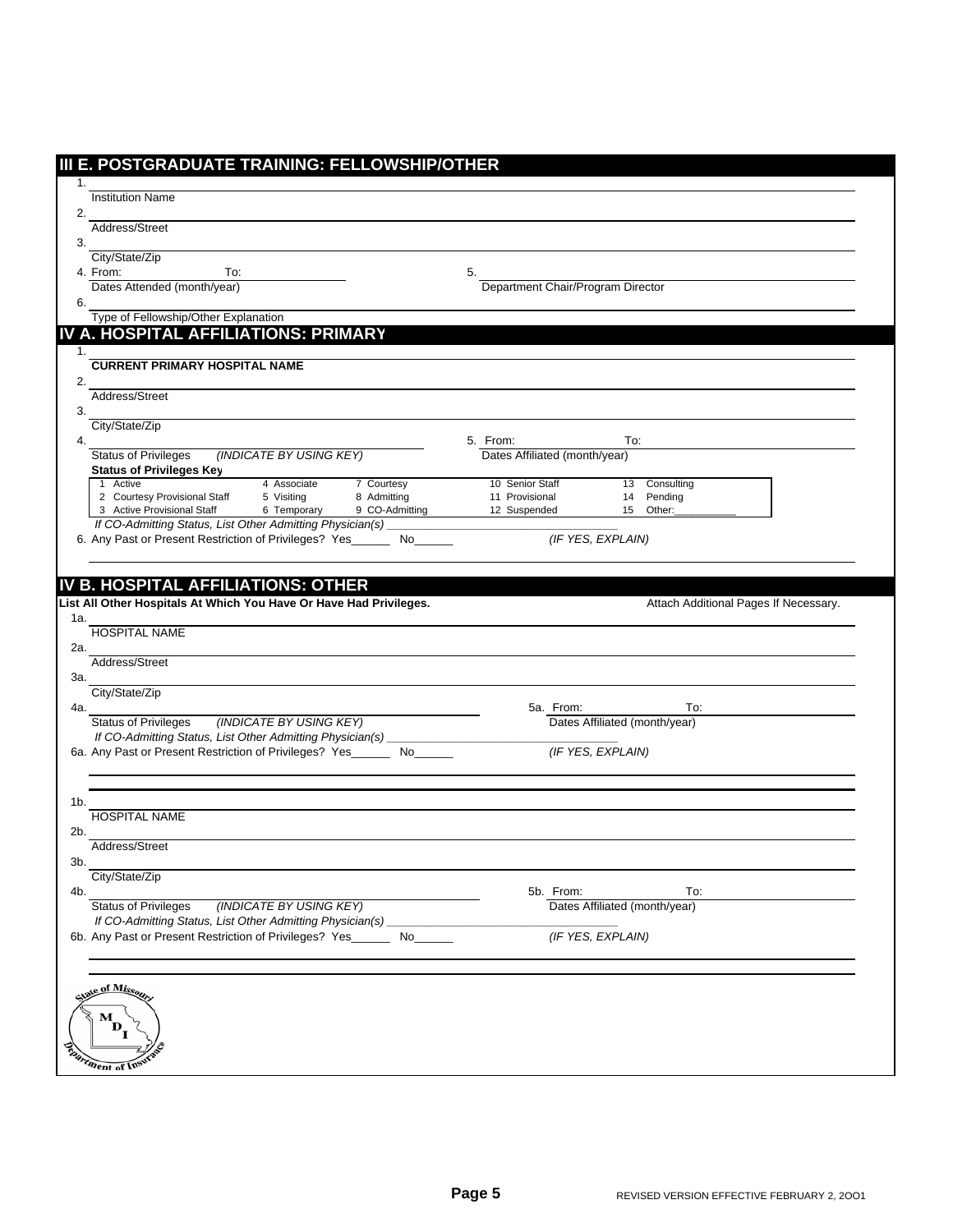|                 | IV B. HOSPITAL AFFILIATIONS: OTHER (CONT'D)                           |                                            |                   |
|-----------------|-----------------------------------------------------------------------|--------------------------------------------|-------------------|
| 1c.             |                                                                       |                                            |                   |
|                 | <b>HOSPITAL NAME</b>                                                  |                                            |                   |
| 2c.             |                                                                       |                                            |                   |
| 3c.             | Address/Street                                                        |                                            |                   |
|                 | City/State/Zip                                                        |                                            |                   |
| 4c.             |                                                                       | 5c. From:                                  | To:               |
|                 | <b>Status of Privileges</b><br>(INDICATE BY USING KEY)                | Dates Affiliated (month/year)              |                   |
|                 | If CO-Admitting Status, List Other Admitting Physician(s)_            |                                            |                   |
|                 | 6c. Any Past or Present Restriction of Privileges? Yes_____           |                                            | (IF YES, EXPLAIN) |
|                 |                                                                       |                                            |                   |
|                 | IV C. OTHER PRACTICE AFFILIATIONS (e.g. HMOs, PPOs, IPAs, PHOs, etc.) |                                            |                   |
|                 | Attach Additional Pages If Necessary                                  |                                            |                   |
| 1a.             |                                                                       |                                            |                   |
|                 | Institution/Organization Name                                         |                                            |                   |
| 2a.             |                                                                       |                                            |                   |
|                 | Address/Street                                                        |                                            |                   |
| За.             | City/State/Zip                                                        |                                            |                   |
| 4a.             |                                                                       | 5a. From:                                  | To:               |
|                 | Type of Affiliation                                                   | Dates Affiliated (month/year)              |                   |
| 1 <sub>b</sub>  |                                                                       |                                            |                   |
|                 | Institution/Organization Name                                         |                                            |                   |
| 2b.             | Address/Street                                                        |                                            |                   |
| 3b.             |                                                                       |                                            |                   |
|                 | City/State/Zip                                                        |                                            |                   |
| 4b.             |                                                                       | 5b. From:                                  | To:               |
|                 | Type of Affiliation                                                   | Dates Affiliated (month/year)              |                   |
| 1c.             | Institution/Organization Name                                         |                                            |                   |
| 2c.             |                                                                       |                                            |                   |
|                 | Address/Street                                                        |                                            |                   |
| 3c.             |                                                                       |                                            |                   |
|                 | City/State/Zip                                                        |                                            |                   |
| 4c.             | <b>Type of Affiliation</b>                                            | 5c. From:<br>Dates Affiliated (month/year) | To:               |
| 1d.             |                                                                       |                                            |                   |
|                 | Institution/Organization Name                                         |                                            |                   |
| 2d.             |                                                                       |                                            |                   |
| 3d.             | Address/Street                                                        |                                            |                   |
|                 | City/State/Zip                                                        |                                            |                   |
| 4d.             |                                                                       | 5d. From:                                  | To:               |
|                 | <b>Type of Affiliation</b>                                            | Dates Affiliated (month/year)              |                   |
| 1e.             |                                                                       |                                            |                   |
| 2e.             | Institution/Organization Name                                         |                                            |                   |
|                 | Address/Street                                                        |                                            |                   |
| 3e.             |                                                                       |                                            |                   |
|                 | City/State/Zip                                                        |                                            |                   |
| 4e.             |                                                                       | 5e. From:                                  | To:               |
|                 | Type of Affiliation<br>e of Missour                                   | Dates Affiliated (month/year)              |                   |
|                 |                                                                       |                                            |                   |
|                 | $\mathbf{M}_{\mathbf{D}_\star}$                                       |                                            |                   |
|                 |                                                                       |                                            |                   |
| <b>Contract</b> | Iment of Insur                                                        |                                            |                   |
|                 |                                                                       |                                            |                   |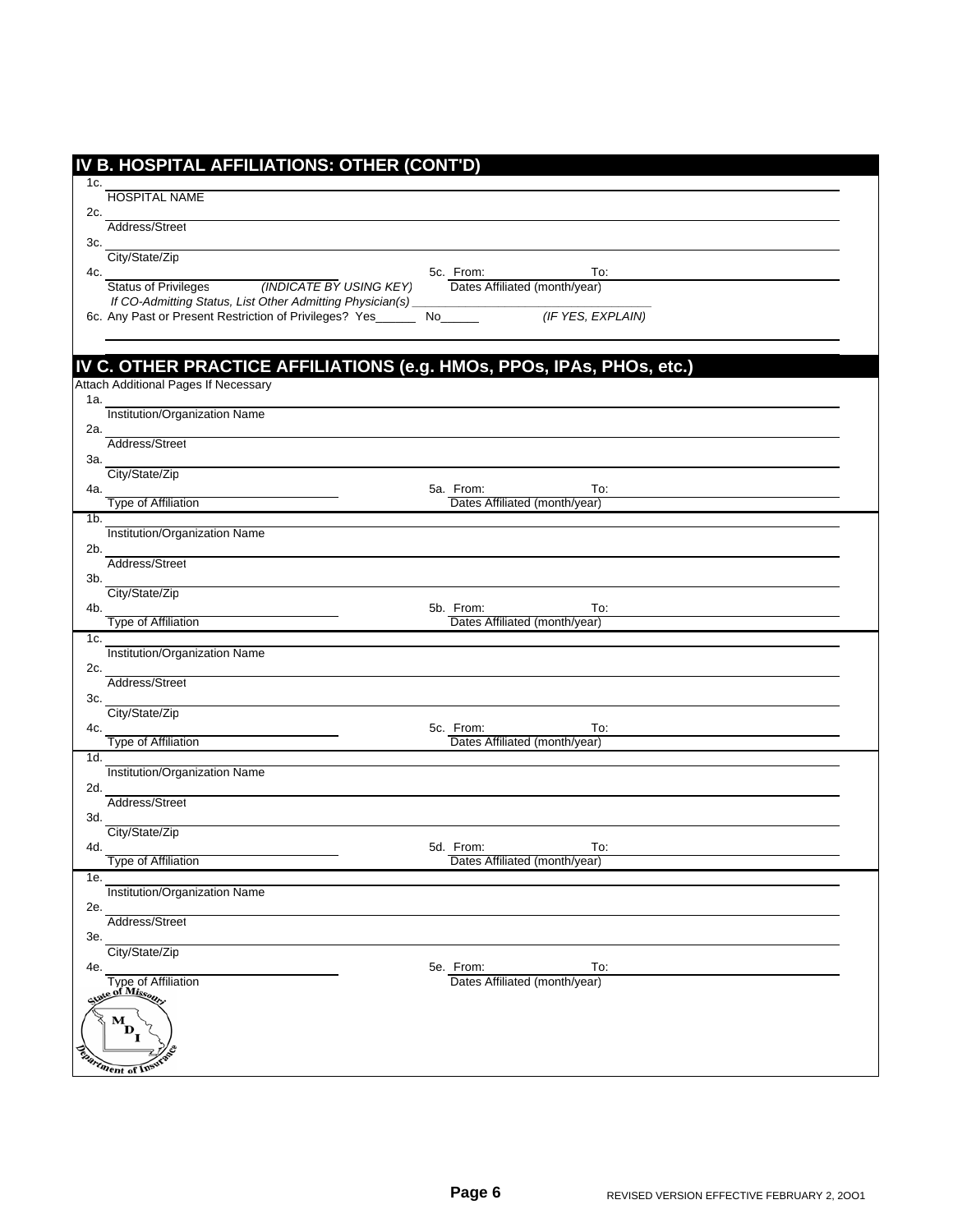## **V. PRACTICE SPECIALTY**

|     | Attach Copy of Certificate(s). If Not Applicable to Your Profession/Specialty, Complete With N/A.                                                            |                                                     |  |
|-----|--------------------------------------------------------------------------------------------------------------------------------------------------------------|-----------------------------------------------------|--|
| 1.  | <b>PRIMARY SPECIALTY / BOARD CERTIFICATION</b>                                                                                                               | 2.<br><b>Certification Number</b>                   |  |
| 3.  |                                                                                                                                                              | 4.                                                  |  |
| 5.  | Name of Board                                                                                                                                                | Date of Certification<br>6.                         |  |
| 7.  | <b>Expiration Date</b>                                                                                                                                       | Date of Recertification (If Applicable)             |  |
| 8.  | If Not Certified, Indicate Current Status and/or Date Intending to Sit For Boards.                                                                           | 9.                                                  |  |
| 10. | <b>SECONDARY SPECIALTY / BOARD CERTIFICATION</b>                                                                                                             | <b>Certification Number</b><br>11.                  |  |
| 12. | Name of Board                                                                                                                                                | Date of Certification<br>13.                        |  |
| 14. | <b>Expiration Date</b>                                                                                                                                       | Date of Recertification (If Applicable)             |  |
|     | If Not Certified, Indicate Current Status and/or Date Intending to Sit For Boards.                                                                           |                                                     |  |
|     | <b>VI. WORK /PRACTICE HISTORY</b><br>List Chronologically All Employment, Including Self Employment, For the Last Ten (10) Years. For Any Gap in Chronology, |                                                     |  |
|     | Explain On a Separate Sheet. Leave No Time Period Unaccounted For Within the Last Ten Years, Excluding Previously                                            |                                                     |  |
| 1a. | Stated Training. Attach Additional Sheets If Necessary.                                                                                                      |                                                     |  |
| 2a. | <b>NAME of PREVIOUS PRACTICE</b>                                                                                                                             |                                                     |  |
|     | Address/Street                                                                                                                                               |                                                     |  |
| За. | City/State/Zip                                                                                                                                               | 4a.<br><b>Phone Number</b>                          |  |
| 5a. |                                                                                                                                                              | 6a. From:<br>To                                     |  |
|     | Title or Professional Occupation                                                                                                                             | Dates of Employment (month/year)                    |  |
| 1b. |                                                                                                                                                              |                                                     |  |
| 2b. | <b>NAME of PREVIOUS PRACTICE</b>                                                                                                                             |                                                     |  |
|     | Address/Street                                                                                                                                               |                                                     |  |
| 3b. |                                                                                                                                                              | 4b.                                                 |  |
|     | City/State/Zip                                                                                                                                               | Phone Number                                        |  |
| 5b. | Title or Professional Occupation                                                                                                                             | 6b. From:<br>To<br>Dates of Employment (month/year) |  |
| 1c. |                                                                                                                                                              |                                                     |  |
| 2c. | <b>NAME of PREVIOUS PRACTICE</b>                                                                                                                             |                                                     |  |
|     | Address/Street                                                                                                                                               |                                                     |  |
| 3c. |                                                                                                                                                              | 4c.                                                 |  |
| 5c. | City/State/Zip                                                                                                                                               | <b>Phone Number</b><br>To<br>6c. From:              |  |
|     | <b>Title or Professional Occupation</b>                                                                                                                      | Dates of Employment (month/year)                    |  |
| 1d. |                                                                                                                                                              |                                                     |  |
| 2d. | <b>NAME of PREVIOUS PRACTICE</b>                                                                                                                             |                                                     |  |
|     | Address/Street                                                                                                                                               |                                                     |  |
| 3d. | City/State/Zip                                                                                                                                               | 4d.<br><b>Phone Number</b>                          |  |
| 5d. |                                                                                                                                                              | 6d. From:<br>To                                     |  |
|     | <b>Title or Professional Occupation</b>                                                                                                                      | Dates of Employment (month/year)                    |  |
|     | tate of Missou                                                                                                                                               |                                                     |  |
|     | м<br>D.                                                                                                                                                      |                                                     |  |
|     | <i>Iment of Insu</i>                                                                                                                                         |                                                     |  |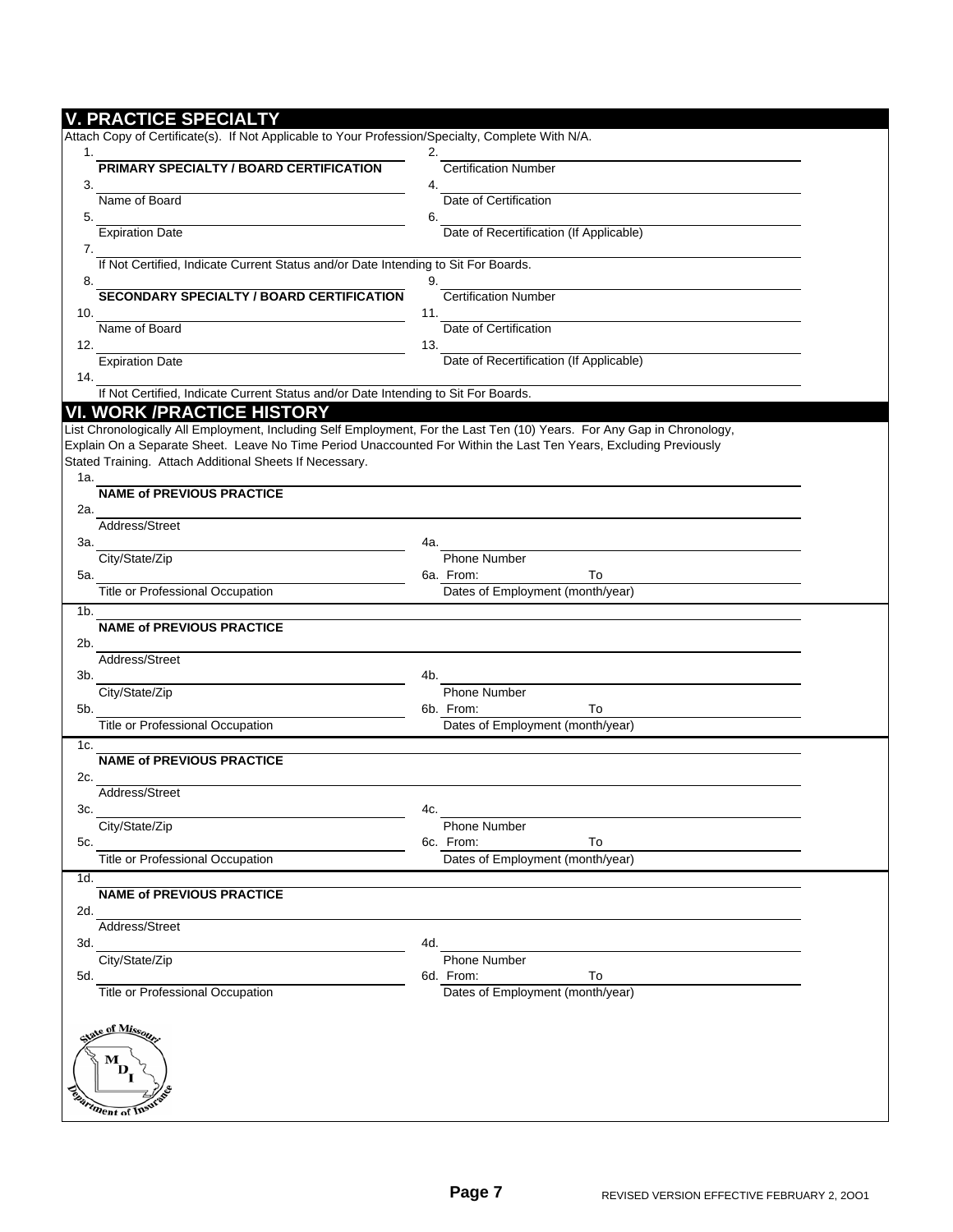|     | <b>VII. PROFESSIONAL CERTIFICATES / LICENSE NUMBERS</b>                                                                                                                                                           |                                          |
|-----|-------------------------------------------------------------------------------------------------------------------------------------------------------------------------------------------------------------------|------------------------------------------|
|     | List All States In Which You Have Held, or Currently Hold a License to Practice Your Profession. Please Attach Copies.                                                                                            |                                          |
| 1.  |                                                                                                                                                                                                                   | 2.                                       |
| 3.  | License/Certification/Registration Number; Licensing State                                                                                                                                                        | <b>Expiration Date</b><br>4.             |
| 5.  | Other License/Certification/Registration Number; Licensing State                                                                                                                                                  | <b>Expiration Date</b><br>6.             |
| 7.  | Other License/Certification/Registration Number; Licensing State                                                                                                                                                  | <b>Expiration Date</b><br>8.             |
| 9.  | Federal Drug Enforcement Agency (DEA) Number(s)                                                                                                                                                                   | <b>Expiration Date(s)</b><br>10.         |
| 11. | CDS Certification Number (BNDD Number for Missouri)                                                                                                                                                               | <b>Expiration Date</b><br>12.            |
| 13. | Medicare/Unique Provide ID Number (UPIN)                                                                                                                                                                          | National Provider ID Number (NPI)<br>14. |
|     | State Medicaid Number(s); Licensing State(s)                                                                                                                                                                      | <b>ECFMG Number</b>                      |
| 1a. | VIII. PROFESSIONAL LIABILITY INSURANCE INFORMATION<br>Please Attach a Copy of Your Current Certificate(s) or Declaration(s) of Insurance, Including HCSF for Kansas Practitioners.<br><b>CURRENT CARRIER NAME</b> |                                          |
| 2a. | Address/Street                                                                                                                                                                                                    |                                          |
| 3а. | City/State/Zip                                                                                                                                                                                                    | 4a.<br>Phone Number                      |
| 5а. |                                                                                                                                                                                                                   | 6a. From:<br>To                          |
|     | Policy Number<br>7. Indicate Coverage Type: Claims Based ______<br>Occurrence Based                                                                                                                               | Dates of Coverage (month/year)           |
|     | 8. Policy Limits: Per Occurrence \$                                                                                                                                                                               | Aggregate \$                             |
| 1b. | Prior Carriers Within the Last Ten (10) Years. Attach Additional Sheets if Necessary.                                                                                                                             |                                          |
| 2b. | <b>PREVIOUS CARRIER NAME</b>                                                                                                                                                                                      |                                          |
|     | Address/Street                                                                                                                                                                                                    |                                          |
| 3b. |                                                                                                                                                                                                                   | 4b.                                      |
|     | City/State/Zip                                                                                                                                                                                                    | Phone Number                             |
| 5b. |                                                                                                                                                                                                                   | 6b. From:<br>To                          |
| 1c. | Policy Number                                                                                                                                                                                                     | Dates of Coverage (month/year)           |
| 2c. | <b>PREVIOUS CARRIER NAME</b>                                                                                                                                                                                      |                                          |
| 3c. | Address/Street                                                                                                                                                                                                    | 4с.                                      |
|     | City/State/Zip                                                                                                                                                                                                    | <b>Phone Number</b>                      |
| 5c. |                                                                                                                                                                                                                   | 6c. From:<br>To                          |
| 1d. | Policy Number                                                                                                                                                                                                     | Dates of Coverage (month/year)           |
| 2d. | PREVIOUS CARRIER NAME                                                                                                                                                                                             |                                          |
| 3d. | Address/Street                                                                                                                                                                                                    | 4d.                                      |
| 5d. | City/State/Zip                                                                                                                                                                                                    | <b>Phone Number</b><br>6d. From:<br>To   |
|     | <b>Policy Number</b>                                                                                                                                                                                              | Dates of Coverage (month/year)           |
|     | tate of Misso<br>м<br>D<br>Iment of Insur                                                                                                                                                                         |                                          |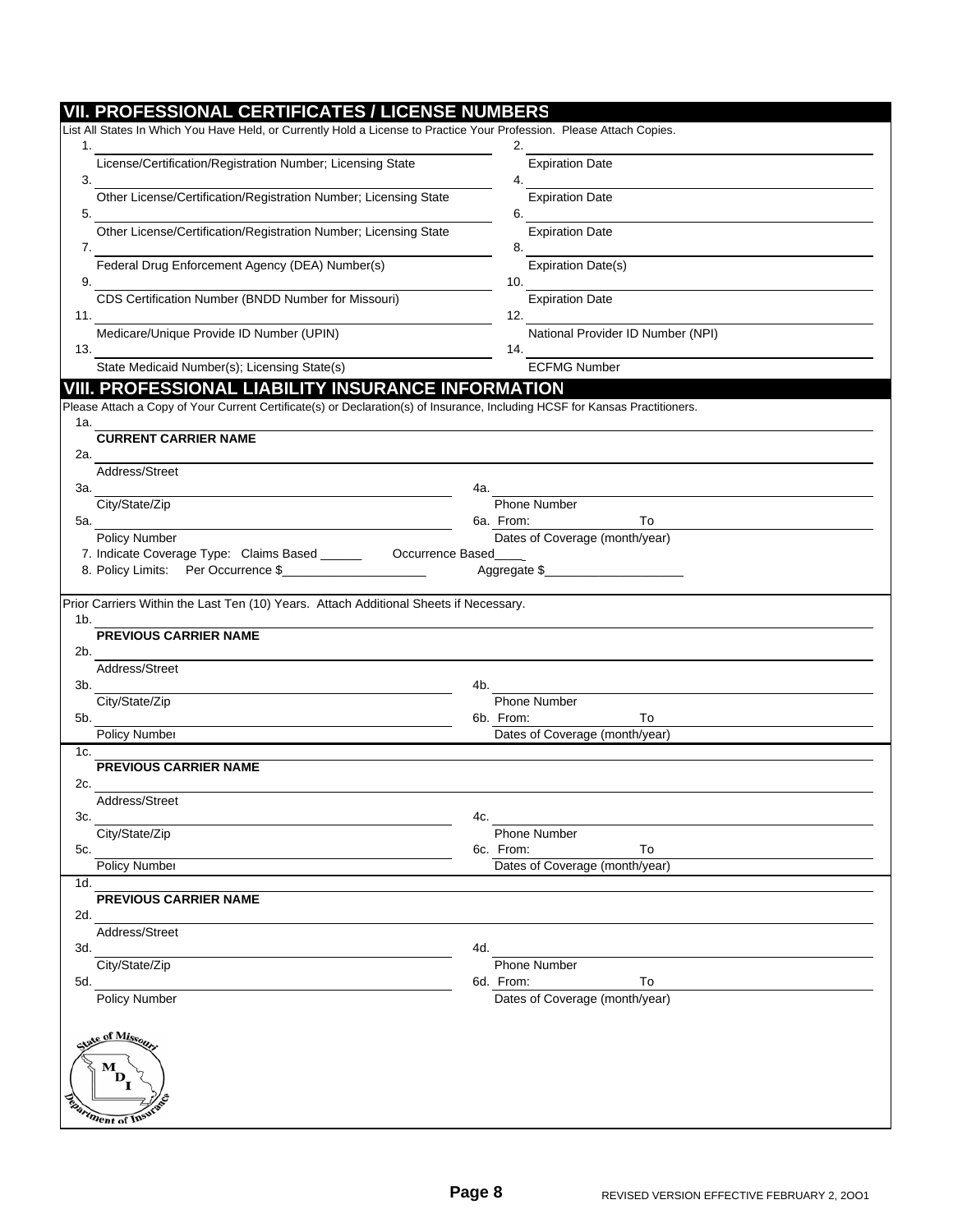| Plaintiff Name, If Other Than Patient<br>Date of Occurrence (month/day/year)<br>Date Claim Was Filed (month/day/year)<br>Policy Number |
|----------------------------------------------------------------------------------------------------------------------------------------|
|                                                                                                                                        |
|                                                                                                                                        |
|                                                                                                                                        |
|                                                                                                                                        |
|                                                                                                                                        |
|                                                                                                                                        |
|                                                                                                                                        |
|                                                                                                                                        |
|                                                                                                                                        |
|                                                                                                                                        |
|                                                                                                                                        |
|                                                                                                                                        |
|                                                                                                                                        |
|                                                                                                                                        |
|                                                                                                                                        |
|                                                                                                                                        |
|                                                                                                                                        |
|                                                                                                                                        |
| County/Parish                                                                                                                          |
|                                                                                                                                        |
| Pending                                                                                                                                |
|                                                                                                                                        |
| If PENDING, DO NOT Complete the Rest of This Page Except For Signature and Date.                                                       |
|                                                                                                                                        |
|                                                                                                                                        |
|                                                                                                                                        |
|                                                                                                                                        |
|                                                                                                                                        |
|                                                                                                                                        |
|                                                                                                                                        |
|                                                                                                                                        |
|                                                                                                                                        |
|                                                                                                                                        |
|                                                                                                                                        |
|                                                                                                                                        |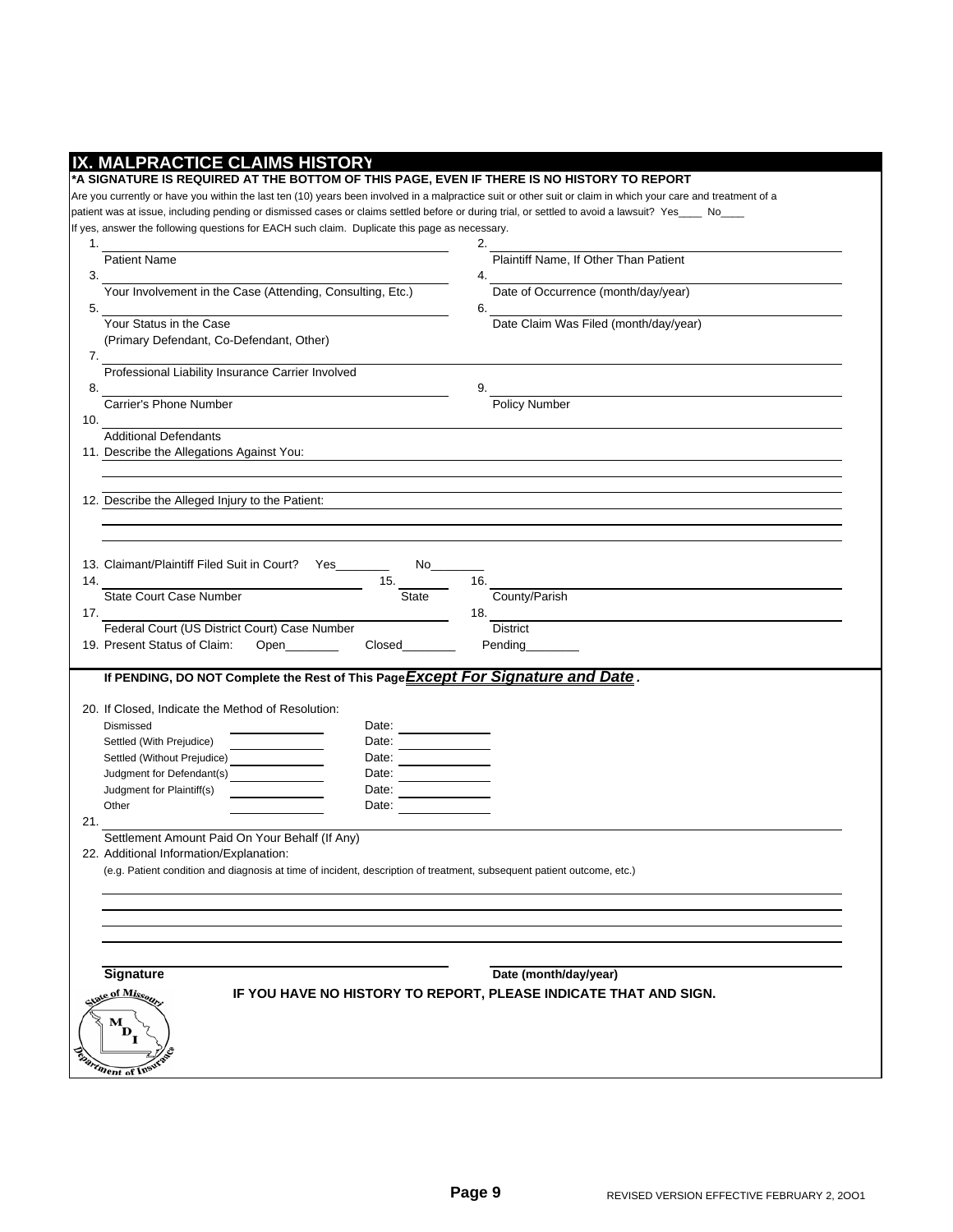| X. ADDITIONAL INFORMATION                                                                                                                                                                                                                                                                                                                                                                                                                                                                                                                                                    |   |   |     |
|------------------------------------------------------------------------------------------------------------------------------------------------------------------------------------------------------------------------------------------------------------------------------------------------------------------------------------------------------------------------------------------------------------------------------------------------------------------------------------------------------------------------------------------------------------------------------|---|---|-----|
| Please Answer the Following Questions By Circling "Y" (Yes), "N" (No), or "N/A" (Not Applicable).                                                                                                                                                                                                                                                                                                                                                                                                                                                                            |   |   |     |
| Please Provide an Explanation For Any "Yes" Responses on a Separate Page.                                                                                                                                                                                                                                                                                                                                                                                                                                                                                                    |   |   |     |
| 1. Have any of your board certifications ever been suspended, revoked, not renewed,                                                                                                                                                                                                                                                                                                                                                                                                                                                                                          |   |   |     |
| denied renewal, voluntarily or involuntarily surrendered?                                                                                                                                                                                                                                                                                                                                                                                                                                                                                                                    | Y | N | N/A |
| 2. Have you ever been named as a defendant in any criminal case?                                                                                                                                                                                                                                                                                                                                                                                                                                                                                                             | Υ | N | N/A |
| 3. Have you ever been convicted, pled guilty, or pled nolo contendere to any felony, any<br>offense reasonably related to your qualifications, functions, or duties as a medical<br>professional, or any offense an essential element of which is fraud, dishonesty, or<br>an act of violence?                                                                                                                                                                                                                                                                               | Y | N | N/A |
| 4. Has your malpractice insurance ever been canceled, suspended, not renewed, special<br>rated, or restricted by the exclusion of any specific procedures from coverage?                                                                                                                                                                                                                                                                                                                                                                                                     | Υ | N | N/A |
| 5. Have you ever been denied participation, suspended from, or denied renewal from the<br>Medicare or Medicaid program, or had participation status modified?                                                                                                                                                                                                                                                                                                                                                                                                                | Y | N | N/A |
| 6. Has your authority to practice in any state been suspended, revoked, voluntarily or<br>involuntarily surrendered, been subject to a consent or stipulation order, not renewed, denied<br>renewal, or has probation ever been invoked?                                                                                                                                                                                                                                                                                                                                     | Y | N | N/A |
| 7. Has your federal or state controlled substance license ever been suspended,<br>revoked, voluntarily or involuntarily surrendered, restricted, not renewed, denied renewal,<br>or has probation ever been invoked?                                                                                                                                                                                                                                                                                                                                                         | Y | N | N/A |
| 8. Have your privileges at any hospital or other health care setting ever been suspended,<br>revoked, voluntarily or involuntarily surrendered, reduced, restricted, not renewed,<br>denied renewal, or has probation ever been invoked?                                                                                                                                                                                                                                                                                                                                     | Υ | N | N/A |
| 9. Within the last five years, have you ever been a participating provider of another HMO,<br>PPO, PHO, or MSO, etc. with which you are not affiliated at this time?                                                                                                                                                                                                                                                                                                                                                                                                         | Y | N | N/A |
| 10. Have you ever received sanctions from a regulatory agency (e.g., CLIA, OSHA, etc.)?                                                                                                                                                                                                                                                                                                                                                                                                                                                                                      | Y | N | N/A |
| 11. Has any information on you ever been reported to the National Practitioner Data Bank?                                                                                                                                                                                                                                                                                                                                                                                                                                                                                    | Υ | N | N/A |
| 12. Are you currently engaged in the illegal use of drugs? ("Illegal use of drugs" means<br>the use of controlled substances obtained illegally, as well as the use of controlled<br>substances which are not obtained pursuant to a valid prescription or not taken in<br>accordance with the direction of a licensed health care practitioner. "Currently" does<br>not mean on the day of or even the weeks preceding the completion of this application.<br>Rather, it means recently enough so that the illegal use may have an impact on one's<br>ability to practice.) | Y | N | N/A |
| 13. Within the last five years, have you ever been reprimanded or disciplined in any manner<br>by any state licensing authority or other professional board or peer review committee<br>for conduct related to the use of alcohol or the use of any drug?                                                                                                                                                                                                                                                                                                                    | Y | N | N/A |
| 14. Have you discontinued practice for any reason (other than for routine vacation) for one month<br>(30 days) or more?                                                                                                                                                                                                                                                                                                                                                                                                                                                      | Y | N | N/A |
| e of Missou<br>$\mathbf{M}_{\mathbf{D}_{\mathbf{I}}}$<br><i>ment of Ins</i>                                                                                                                                                                                                                                                                                                                                                                                                                                                                                                  |   |   |     |